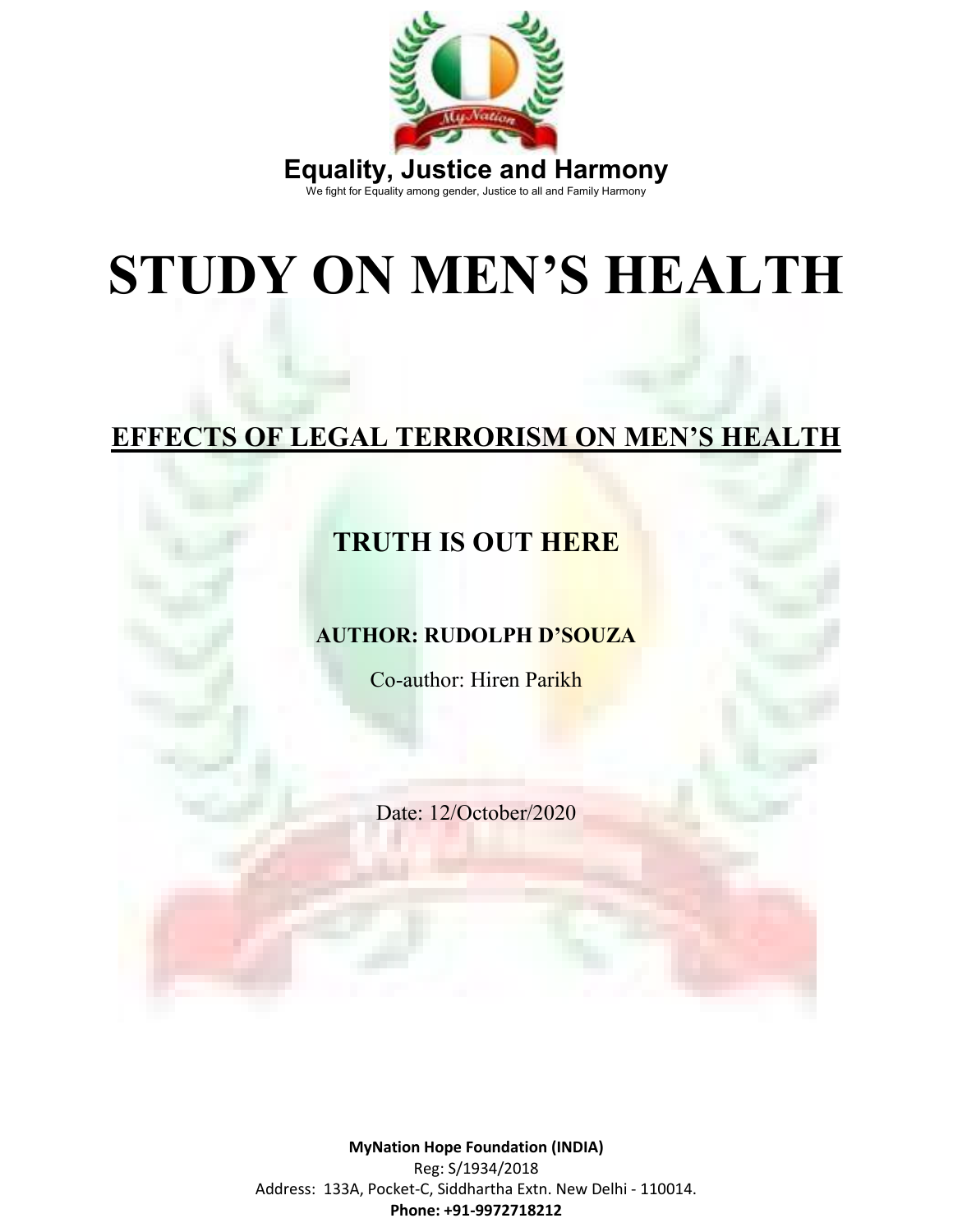

**Summary**: Study on Men's Health covers a broad range of research on men's health and wellbeing. What causes men to die young? How do false cases which Supreme Court of India has called "legal terrorism", daily abuse and harassment by women against her male partner by using "women centric" laws in India effect men's mental health and overall health. This report is not a comprehensive review of the available literature but provides a broad overview of the topic. It is an effort to highlight the plight of men who are neglected by international organizations as well as government bodies within India.

The exact numbers of such cases are difficult to assess as majority cases go unreported. It is even tougher to figure out with exactitude how many men are suffering because of "legal" terrorism"!.

**Key Findings**: Majority men feel shy to come forward to report abuse, harassment, misuse of law and so most men suffer in silence and die young. There are no support groups to help men. None of the study reports or details highlighting atrocities on men are acknowledged by any institute, government body, and the mainstream media is reluctant to publish abuse on men or health issues concerning men in particular.

**Methodology:** Information for this report is sourced from various secondary sources, medical journals and various news publications, testimonies, survey statistics etc.

**Introduction**: Analysis report on Study on Men's Health address following questions: How men are harassed? How legal terrorism is impacting their health? How do they suffer in silence? Why do they suffer in silence? How stressful life they lead, when they face abuse and humiliation at the hands of their beloved ones. Most of the literature collected by MyNation demonstrates that there is a dearth of research on men's mental health or overall health when someone is reported to be depressed due to matrital distress or stressful relationship. There is no government body or agency for men in distress to consult with, no funding earmarked to encourage any organization (governmental or nongovernmental) to work for men's health issues or address their socio-economic problems or to support men in distress. This study article / report is based on review of literature obtained from legal journals, medical journals and reference from other study reports.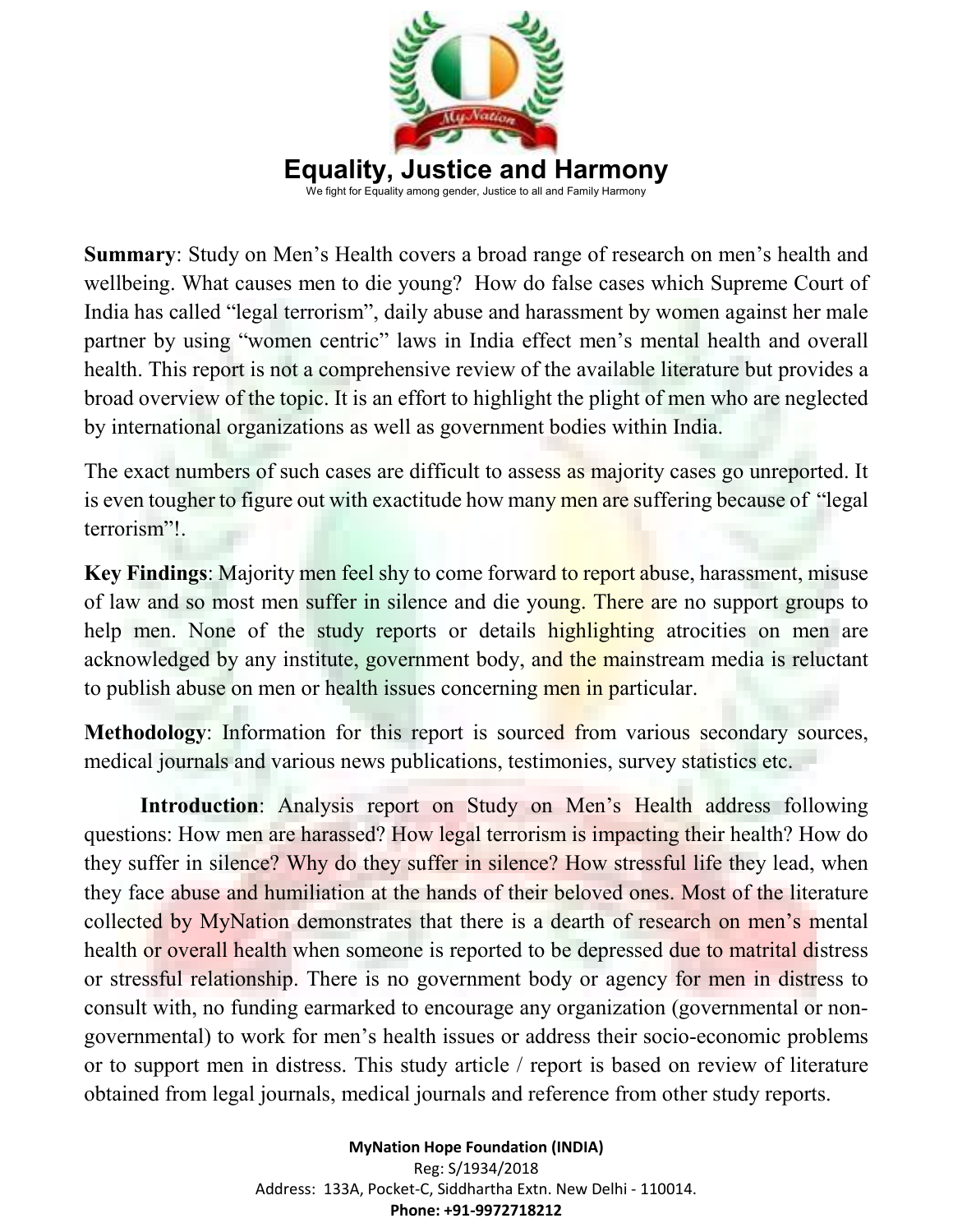

We fight for Equality among gender, Justice to all and Family Harmony

Psychological research has found that relationships have "direct influences" on physiological, immune, neurosensory, and other cardiovascular mechanisms. So, bad relationship leads to depression and stress in people. According to the American Psychological Association, men aren't reporting emotional and physical symptoms of stress because of societal pressure and hence men try to hide their stress and suffer in silence.

A simple online search for "depression due to toxic relationships", leads to hundreds of articles only on women. Most of the readers and writers are women and they are very good in glorifying problems of women alone and showcasing as if men are immune to depression or stress. Very Few research or articles are available on addressing the alarming issue of men's health. The present study aims to highlight this gap in research.

#### **What Is Stress?**

Stress is the human body's reaction to unhealthy, painful damaging situations. When a person feels threatened, a chemical reaction occurs in their body that allows them to act in a way to prevent damaging injury psychologically or physically. As a response or reaction to stress, breathing quickens, muscles tighten, heart rate increases and blood pressure (BP) rises.

Stress doesn't discriminate anyone. While mostly similar stress symptoms are experienced by men and women both, there are a few that are exclusive or more common in men. Stress can affect anyone at any time, regardless of sex. And it all depends on how we manage stress which differs between men and women. Some handle any stress better than others. Not all type of stress is bad. In small doses, stress can help you accomplish tasks and prevent you from getting hurt and stop you from drifting to depression. It is said that when relationship fails, men take it to heart and corner themselves or withdraw from the society.

Evidence suggests that women handle stress better than men, whereas men are most likely to succumb to major depression brought in by family related and financial issues. Men are also more likely to withdraw from society while dealing with stressful relationships. Studies have also shown that stressful relationships are leading cause of psychological impotence and ill health. There are numerous causes of stress in romantic relationships, married or otherwise. When couples are constantly under pressure to fulfil their duties and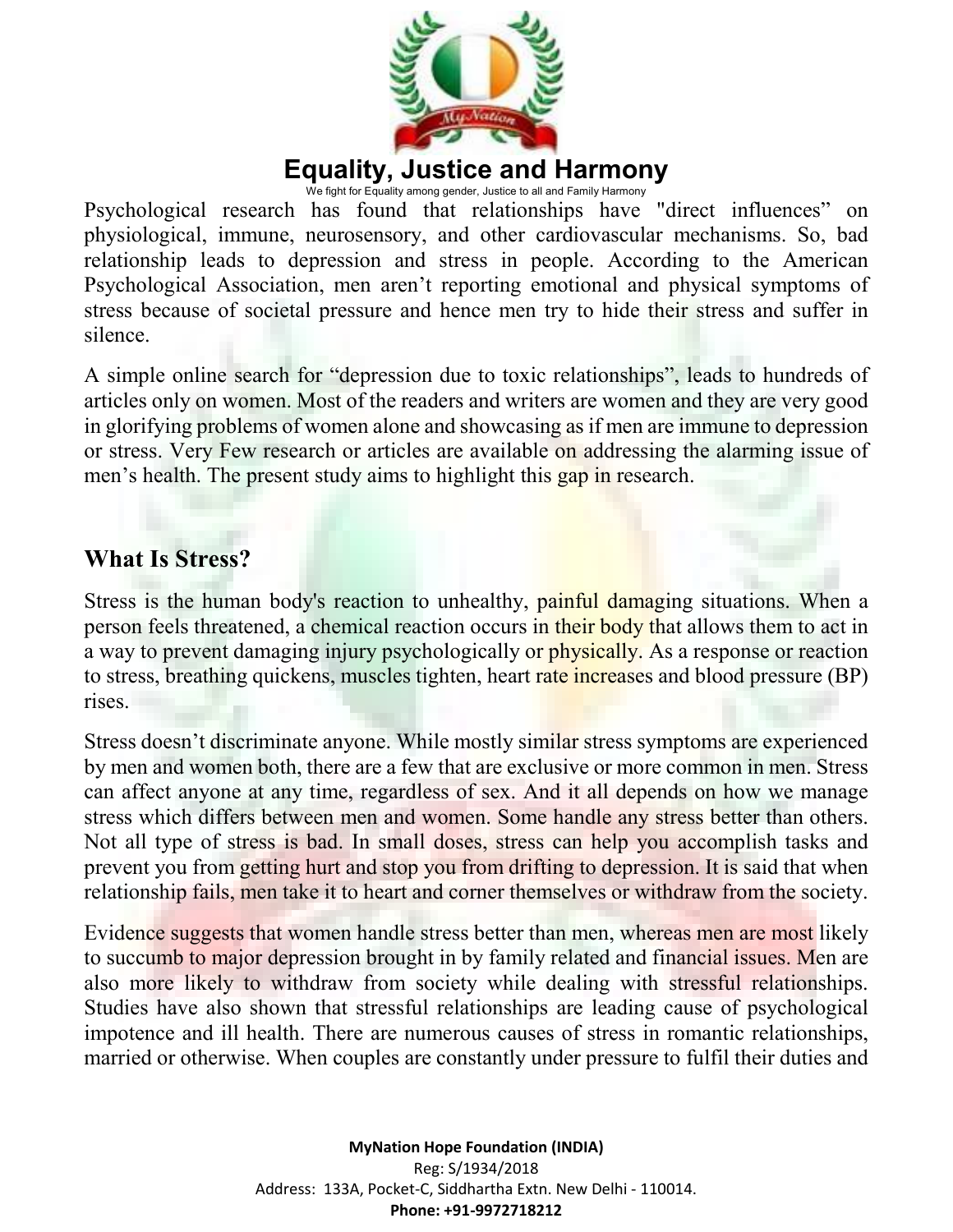

We fight for Equality among gender, Justice to all and Family Harmony

roles, the relationship could be at risk of failure. The stress men experience from these relationships can affect their physical as well as mental health.

Men's bodies are designed to handle small doses of stress or short term shocks. But they are not equipped to handle long-term, prolonged chronic stress without proper attention leading to deadly consequences.

Ongoing chronic, prolonged stress, can cause many serious health problems including:

- 1. Mental health problems such as depression, anxiety, behavioral problems, being pessimistic, poor judgment, forgetfulness & disorganization, inability to focus, personality disorders, nervousness, shaking, getting easily agitated, frustrated, and moody.
- 2. Physical health problems like cardiovascular disease, including chronic heart disease, chest pain and rapid heartbeat, high blood pressure, abnormal heart rhythms, heart attacks, Headaches, stroke, insomnia, diarrhea, constipation, nausea, aches, pains, tense muscle, obesity and other eating disorders
- 3. Sexual dysfunction such as impotence and premature ejaculation in men and loss of sexual desire in men
- 4. Skin and hair problems such as acne, psoriasis, and eczema, premature greying of hair, and permanent hair loss

#### **Signs and Symptoms of stress in men**

Stress in men can manifest as psychological signs like depression, anxiety, anger, sadness and restlessness; behavioral changes like less sleep or over sleeping, drugs or alcohol abuse in order to forget events of stress, overeating or under eating, isolating oneself, social withdrawal, excessive smoking, carelessness or compulsive behaviors and physical signs like muscle tension, chest pain or body pain, lack of interest in sex or achieving or maintaining an erection, rapid heartbeats, fatigue and difficulty in concentrating.

Evidence suggests that people in toxic relationships or with an abusive wife who filed false cases to harass men, are three times as likely to experience depression as compared to others. Unhappy or broken marriage relationships are a risk factor for depression. Some studies have found that over 60% of those with depression consider relationship problems to be the main cause of their illness.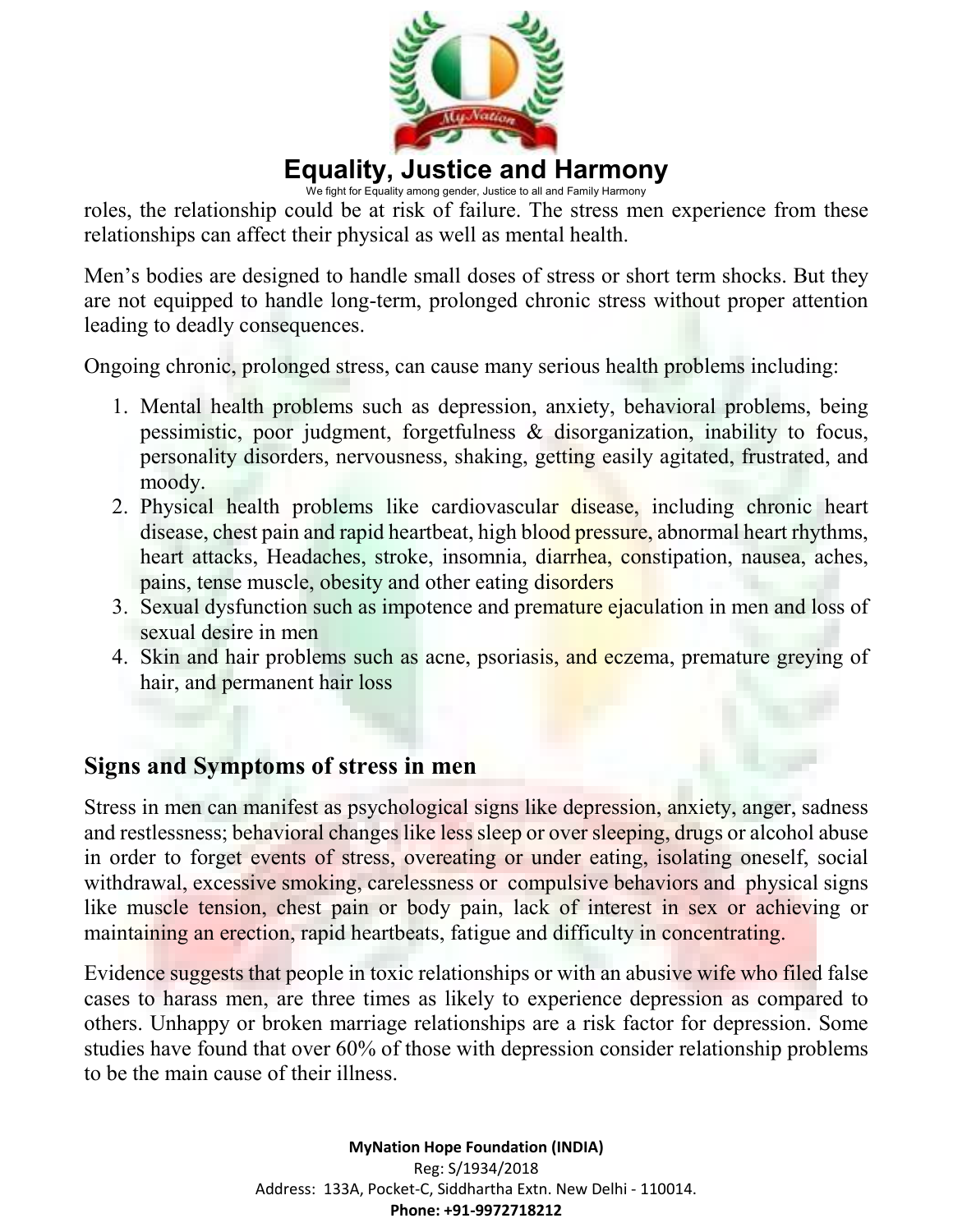

## **Main Causes for Depression in Indian men.**

Stress leads to depression. Stress from family or relationships is the main cause for depression among men.

Strained relationship or broken marriage: Many articles can be found which supports the theory of depression leading to divorce, without assessing why men are depressed? For a woman, marriage is protective against depression. Many women who were depressed premarriage, get someone to blame for their situation. Women are comparatively less depressed than men and it is akin to hitting the jackpot when they are granted a dole of maintenance by the court while going through divorce process. Many men are forced to live together with an abusive spouse for the sake of children, inability to pay unrealistic maintenance or alimony demands made by wife, for the sake of family reputation or some other personal reasons. Wife's nagging and finding fault in every aspect of life reduces his performance at work and his zeal for participation in other socio-economic and cultural activities. In India most live together as a joint family, but lately as soon as they marry the wife forces the man to separate from his family and keep distance from his aged parents. There are even news reports with instances where a son was forced by the wife to kick out his parents. Isolating a man from his parents is the first sign of future abuse by the wife. Men are adjusting with an abusive wife because of his children. Indian law system is biased towards men and so she can take away the children and prevent the man from meeting them by just filing a domestic violence case misusing the provision of "protection order" available at her disposal in the Protection of Women from Domestic Violence Act, 2005 which fails to recognize 'men' as a 'victim' of domestic violence. Even if the wife is abusive or tortures her husband and in-laws, the man has no option to file a case or report to the police or court.

False accusations and false cases: In India every word of a woman is Gospel truth, for society or legal system, she is treated as Abla nari ie, innocent and a victim. She can accuse anyone, harass or kill and get away with it (Ref: https://papers.ssrn.com/sol3/papers.cfm?abstract\_id=3673754 - *Violence Against Men – False Accusation of Sexual Harassment* and https://papers.ssrn.com/sol3/papers.cfm?abstract\_id=3704275 - *CRIMES BY INDIAN WOMEN*) there are many reports of false accusations of rape, outraging modesty of women, false cases like dowry demand and domestic violence. These cases and accusations not only push men to depression but many also commit suicide because of depression and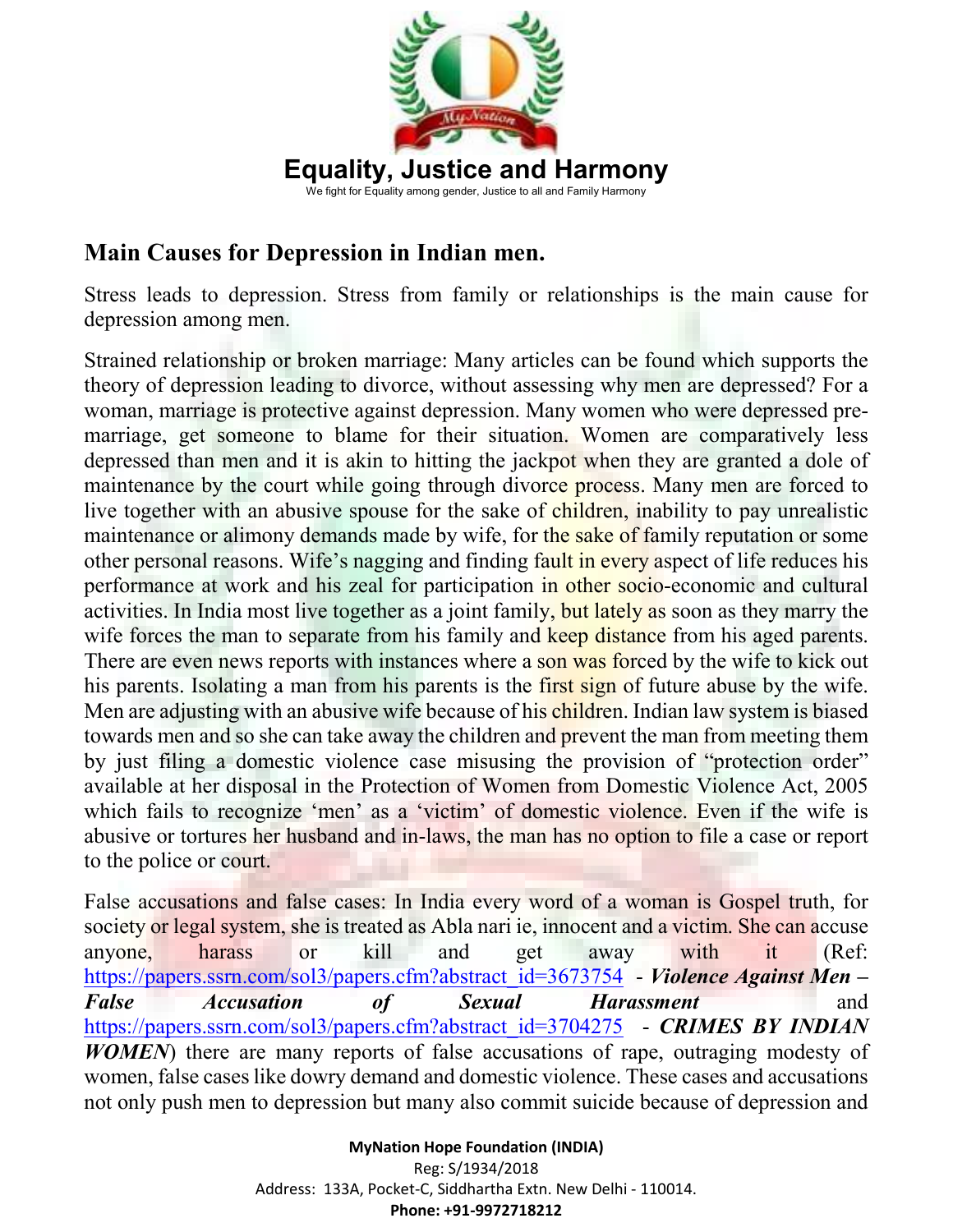

We fight for Equality among gender, Justice to all and Family Harmony

stress. Even if men who survive the long legal battle are acquitted of any such false accusations, regaining their pride and status in the conservative Indian society is very difficult. This in turn leads them to deep depression and forces them to take drastic step of committing suicide.

#### **How Depression / Stress affects men's health**

Stress / Depression can actually make you sick and disturb peace of mind. A national study reported that 60 to 80 percent of doctor's visits may have a stress-related component. Stress has also been linked to a higher risk for disease, including cardiovascular disease, neurological imbalance and certain cancers.

The following are problems and complications of stress and how they affect men's health.

#### **Cardiovascular disease**

All types of stress have shown to increase the risk of heart related issues and disease. Researchers have found that stressed people have a higher risk of high blood pressure and heart problems. Stress can directly increase blood flow, heart rate and causes the release of cholesterol and triglycerides into the bloodstream. Stress increases blood pressure and cholesterol, which are the major risk factors in the development of heart disease. Repeated and prolonged events of stress also cause inflammation in the coronary arteries, increasing the risk for a heart attack.

#### **Male infertility**

Testosterone levels will reduce because chronic stress on men result in loss of libido or reduced sex drive. Sperm production, and sperm quality increases the risk of infertility. Chronic prolonged stress also impairs testosterone production which can cause impotence.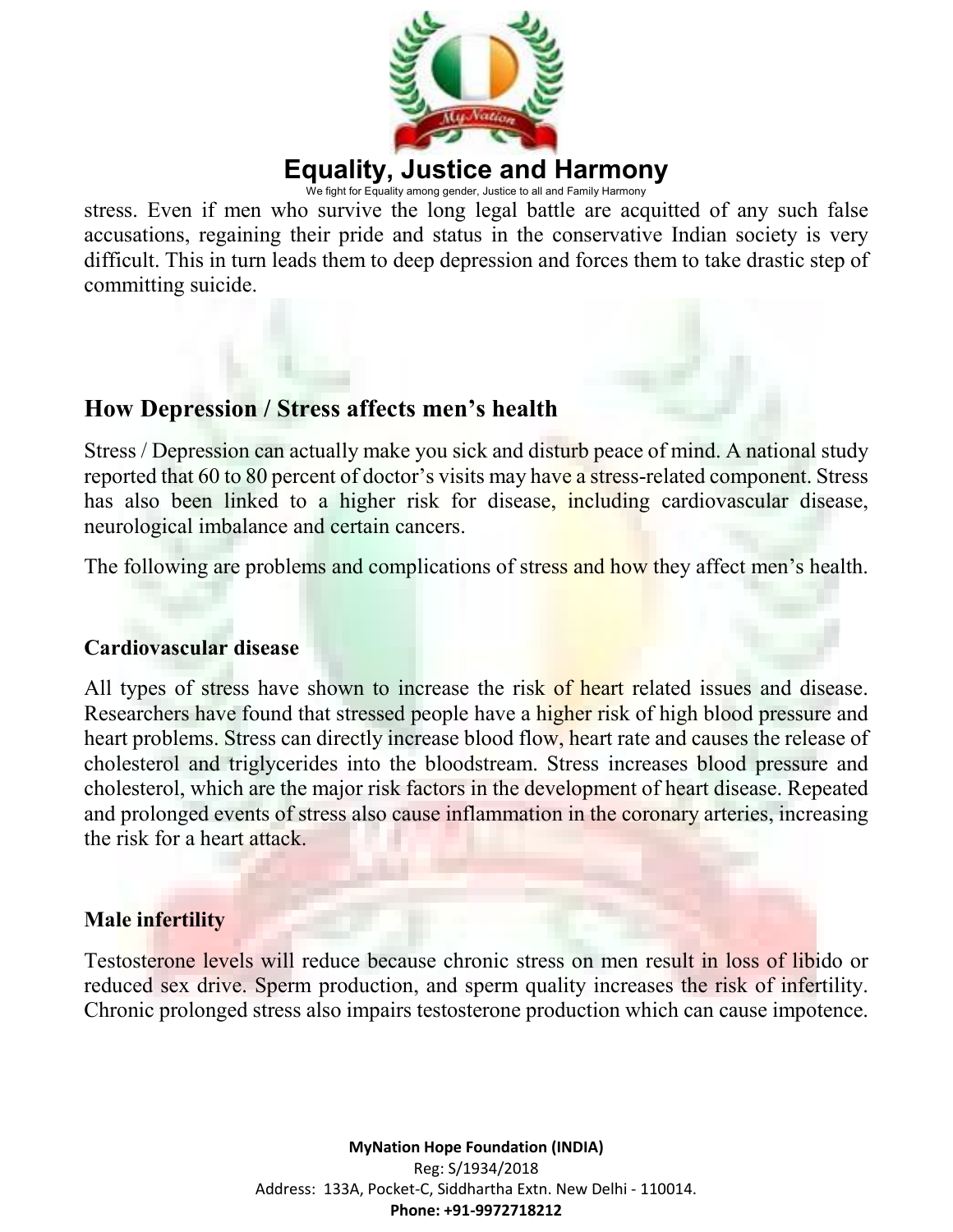

#### **Prostate cancer**

A study found that stress on nervous system promotes tumor growth and spread and ultimately increases the risk of prostate cancer. Sympathetic nervous system (SNS) regulates the body's immune system to fight-or-flight response to depression because of stress. Stress causes SNS to release the chemical noradrenaline, which was found to trigger a cancer-stimulating response. Parasympathetic nervous system (PNS) nerve fibers release another chemical that helps cancer cells break away and spread to other parts of the body.

#### **Erectile dysfunction**

Depression because of Stress can cause erectile dysfunction(ED) in men, and relationship stress is the leading cause of ED in middle-aged men. Abuse and humiliation lower performance in bed by the partner further leading to stress and strain in the relationship. Stress affects the brain signals to the penis that reduces the blood flow needed for an erection.

Emotional effects of stress combined with stress and anxiety about erectile dysfunction also contributes to an ongoing cycle of ED.

#### **Obesity.**

Stress causes higher levels of the hormone cortisol, which store excess fat in the belly which pose greater health risks than fat on the legs or hips and turn person more obese

#### **Diabetes.**

Stress can worsen diabetes, also raise the glucose levels of people with type 2 diabetes directly.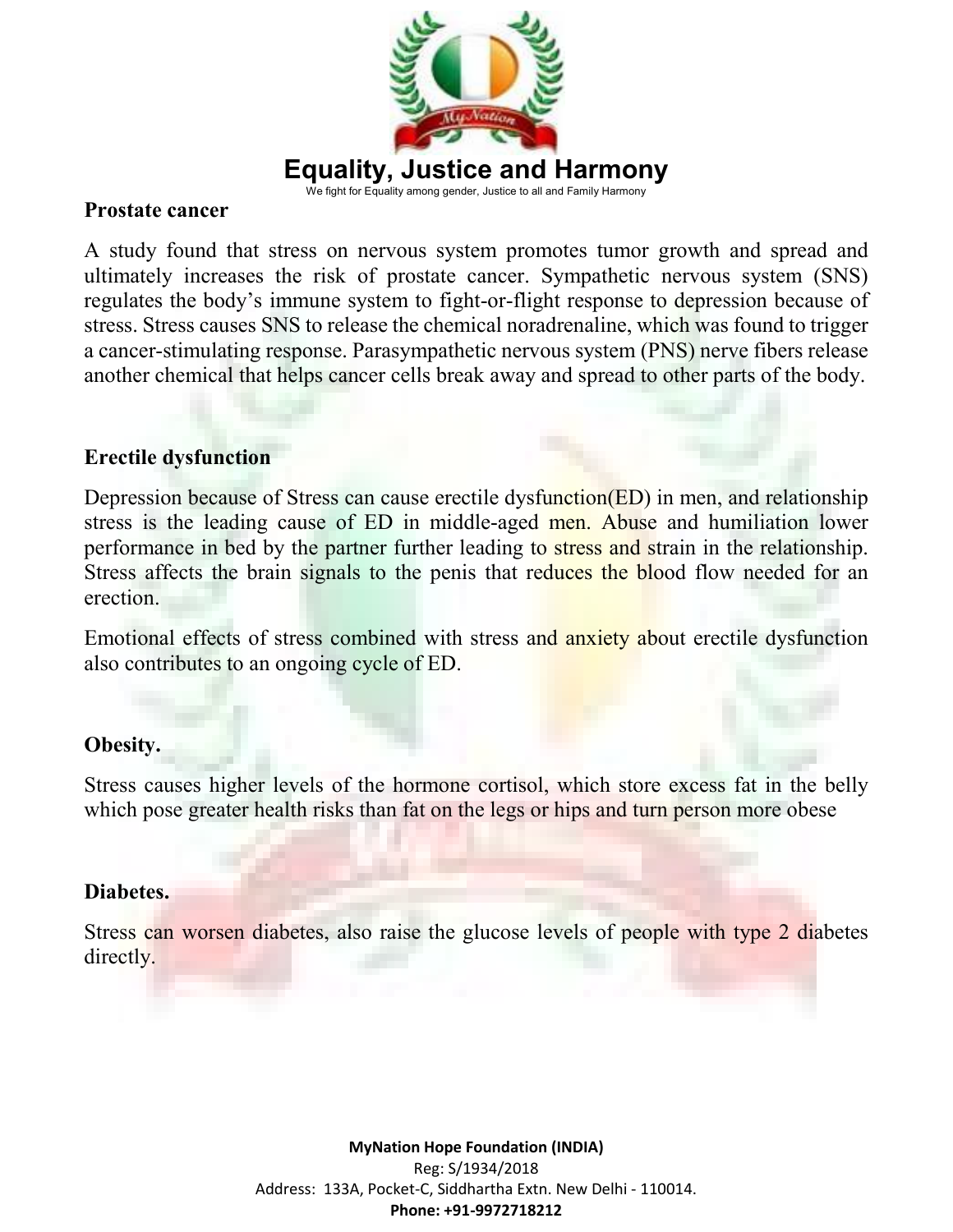

#### **Social and Other health issues**

Most men with prolonged events of stress withdraw from society, they isolate themself and fall into depression. Ongoing stress can create severe problems on your gastrointestinal system. Even brief episodes of stress can cause stomach upset and pain, chronic pain, chronic constipation, stomach ulcers, diarrhea and heartburn

Stress is also a common cause of headache and trigger for migraine. Stress causes muscles to tense, which can lead to ongoing pain in your whole body or neck, back and shoulders. Numbness in touch or bottom of the foot or has been linked to increased pain sensitivity too. Living with chronic pain also increases your stress and anxiety which leads to depression.

Abuse, control and 'power play' in the relationship, results in toxic relationships or broken marriage making it a reason for stress which leads to depression. In India most of the time women separate children from fathers and our legal system stands biased against men, with inherent prejudice they term all men as 'permanent potential abuser and child molester'. A simple online search for the phrase "all men are rapist" will fetch a plenty of "feminist" articles and quotes spreading this prejudiced misinformation. As per statistics of Indian judiciary only 2% fathers get custody of their children and 5% fathers get visitation rights and rest all only have to keep paying maintenance that leads to emotional problems (depression, anxiety, anger, grief, guilt, low self-esteem) resulting from parental-child alienation.

Most of the Indian women are control freak and after recent law reforms women has one sided laws in favor of then that make them empowered to abuse their husband and that leads to less interest in Intimacy and no sex marriage which is another cause for health problems, if your partner is thinking about or marriage is on the brink of divorce, many men take refuge of alcohol or start using drugs. The signs of stress related to personal relationships are similar to normal symptoms of general stress and may include physical health and sleep problems, depression, and anxiety. For men, losing a child is the deadliest stress, they suffer silently and suffer from inside thinking about children. This stress comes from inside, rather than outside. You can stress yourself out just by worrying or thinking about problems or things. All of these factors can lead to more stress, depression and ultimately drive men to grave.

Such men unless counseled and treated for such drastic situation, start to lose hair, turn obsess, neglect themselves, loose interest in keeping themselves fit and fall sick now and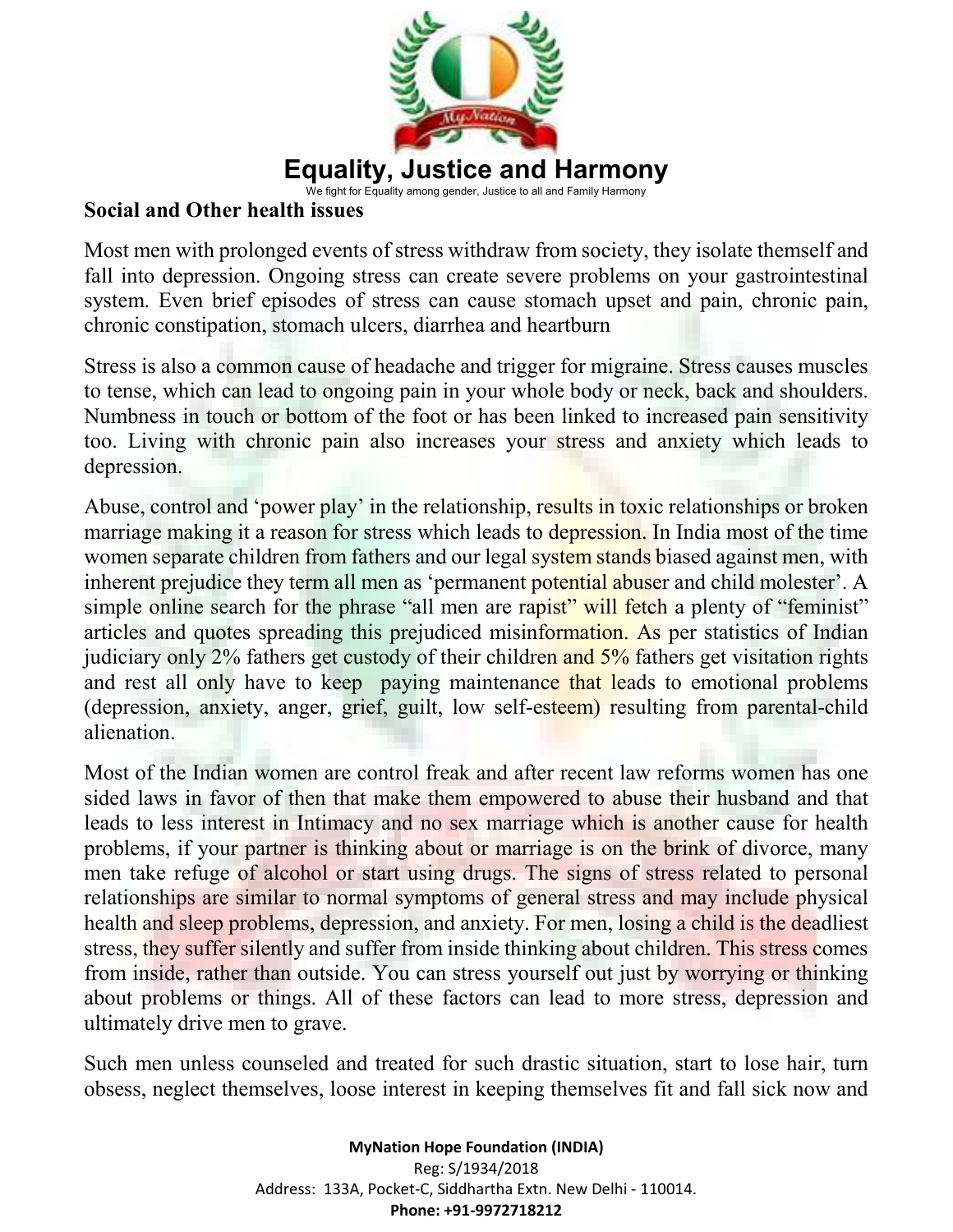

We fight for Equality among gender, Justice to all and Family Harmony

then in cyclic manner. They perform poorly at work and many times lost job and go bankrupt coz they are forced to pay child maintenance without allowing him to meet his children. In Indian judicial system there is no mechanism nor all law to share child access equally. Indian laws designed only for women in child custody matters, mother take the child custody by default. Even though law book says that father is a natural guardian, but that is only in law books seem to be there only with a purpose to shed out money from his pocket in absence of any provision for default 50-50% custody. Custody Judgments statistics says 95% mother are getting custody, because it is one more way to hand over the dole of maintenance in the hands of woman "in the name of child's maintenance" while at the same time excluding the man from the company of the child..

When you are passing through a stressful situation, your **body** launches a physical response, that's called a stress system. When your nervous system springs into action, the stress system releases hormones that prepare the body and mind to fight the stress, when you're in a stressful situation, you may notice that your breathing gets faster, your muscles tense, your heartbeat speeds up, and you start to sweat. This kind of stress is temporary and shortterm (acute stress), and your body usually recovers quickly from it.

But if your stress system stays activated over a prolonged period which is also called chronic stress, it can lead to or aggravate more serious health issues and problems. The constant rush of stress hormones can create problems and put a lot of wear and tear on your body, causing it to age more quickly and making it more prone to illness and early death. Stress can affect all aspects of your life, including your emotions, behaviors, thinking ability, and physical health resulting in low self-esteem and poor performance in day to day life. No part of the body is immune.

## **What is LEGAL TERRORISM how it will affect Men's Health.**

#### **WHAT IS LEGAL TERRORISM?**

A harassment by the legitimized agency of the state with the help of laws as a tool, channelized through judicial court or police by vexatious litigation, or by the individuals or unscrupulous persons to wreak personal vendetta or unleash harassment by filing of lawsuits to extort money/ assets or force to admit for their demands is "legal terrorism".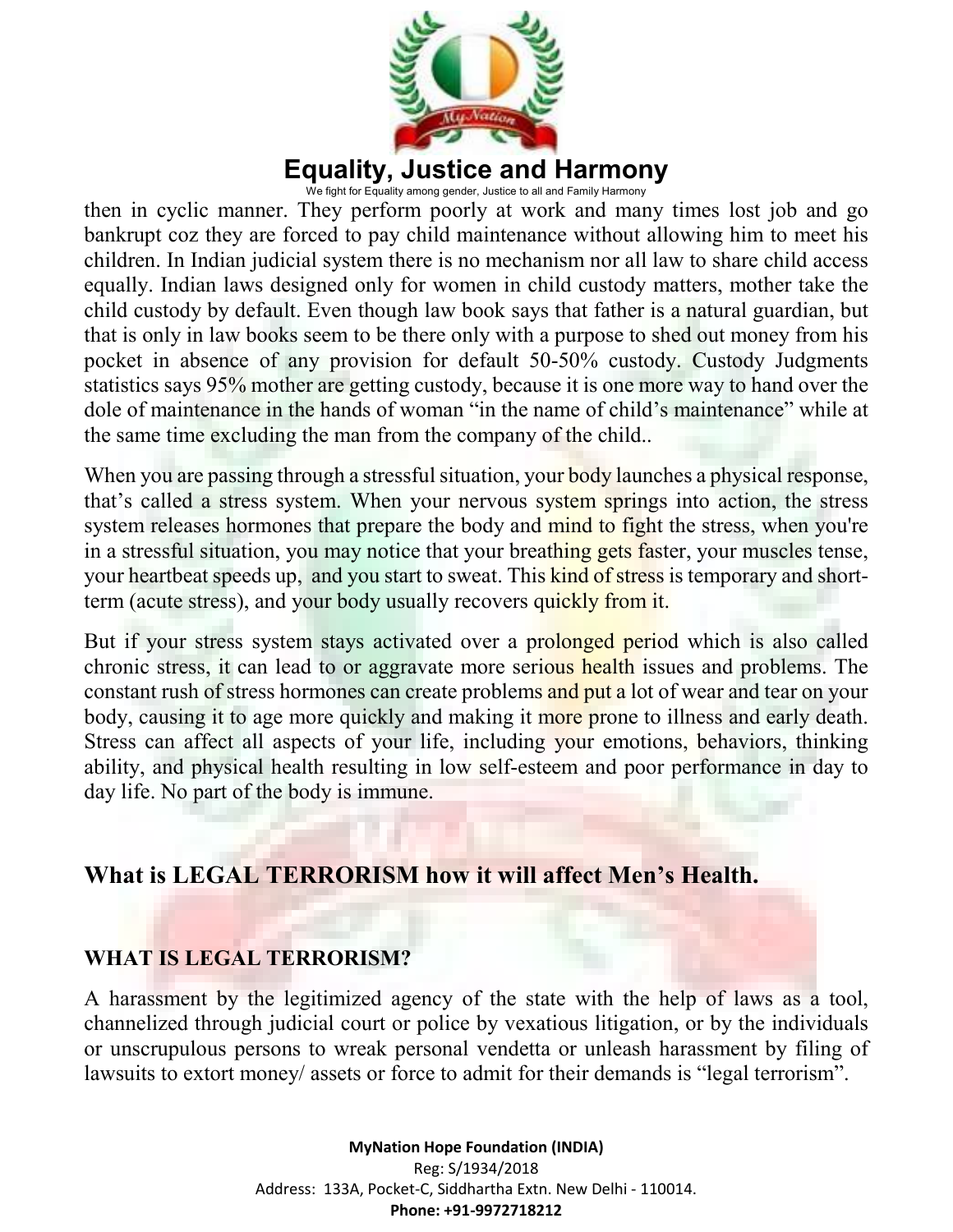

We fight for Equality among gender, Justice to all and Family Harmony

In India, for a woman, the best way to harass her husband to get divorce or maintenance is filing false cases against his aged parents along with him. Even though they never stayed with them or are staying far away, police will add their name by default. It all depends on how the police have been bribed with and how influential the women's family is. Police even include brothers/sisters even breast fed 2/3 months old child of husband sisters have been included in many reports.

In India, it is very easy for a woman to file a complaint with police. Anyone can go to the police station, shed some crocodile tears, cry loudly and police are bound to register her complaint without verifying any of her claim or evidence. Height of all! Some claimed to be raped by a person who was miles away in another city or even if she claims she was raped in her dream. Police will register her complaint and start arresting whoever she names.

False case of matrimonial issue which not only is enough to tarnish the image of a familial man, or person, or a family in the eyes of the society but often drive people to other extreme measure as harming themselves, creating depression and even driving many to end their precious God given life.

(Ref: **Police Atrocities in Legal Terrorism** https://papers.ssrn.com/sol3/papers.cfm?abstract\_id=3699991 )

Men are always neglected by international organizations and government bodies. None of the survey data study institutes or media is not ready to publish domestic violence/ abuse experienced by men or their mental health resulting from such abuse.

According to the research, 40 per cent of Indian wives admitted to having had an intimate relationship outside their marriage (Ref: https://supari.org/40-percent) she can have sex in front of her husband at his home, but he cannot do anything legally as Section 497 IPC scrapped by Indian judiciary. Value system of the Indian society, founded on 'truth and non-violence' has already been tossed in the name of clash between 'morality' v/s 'liberty' (absolute) and 'justice' (gendered). While constitutional legality is being talked about, the constitutional ethics and constitutional morality has completely been forgotten. Thereby making us think, whether the makers of a lengthy Modern Indian Constitution and the Modern India desired an 'adulterous future' for its citizens, while penning down the 'equality and liberty' along with 'fraternity' among its citizens? Whether polygamy/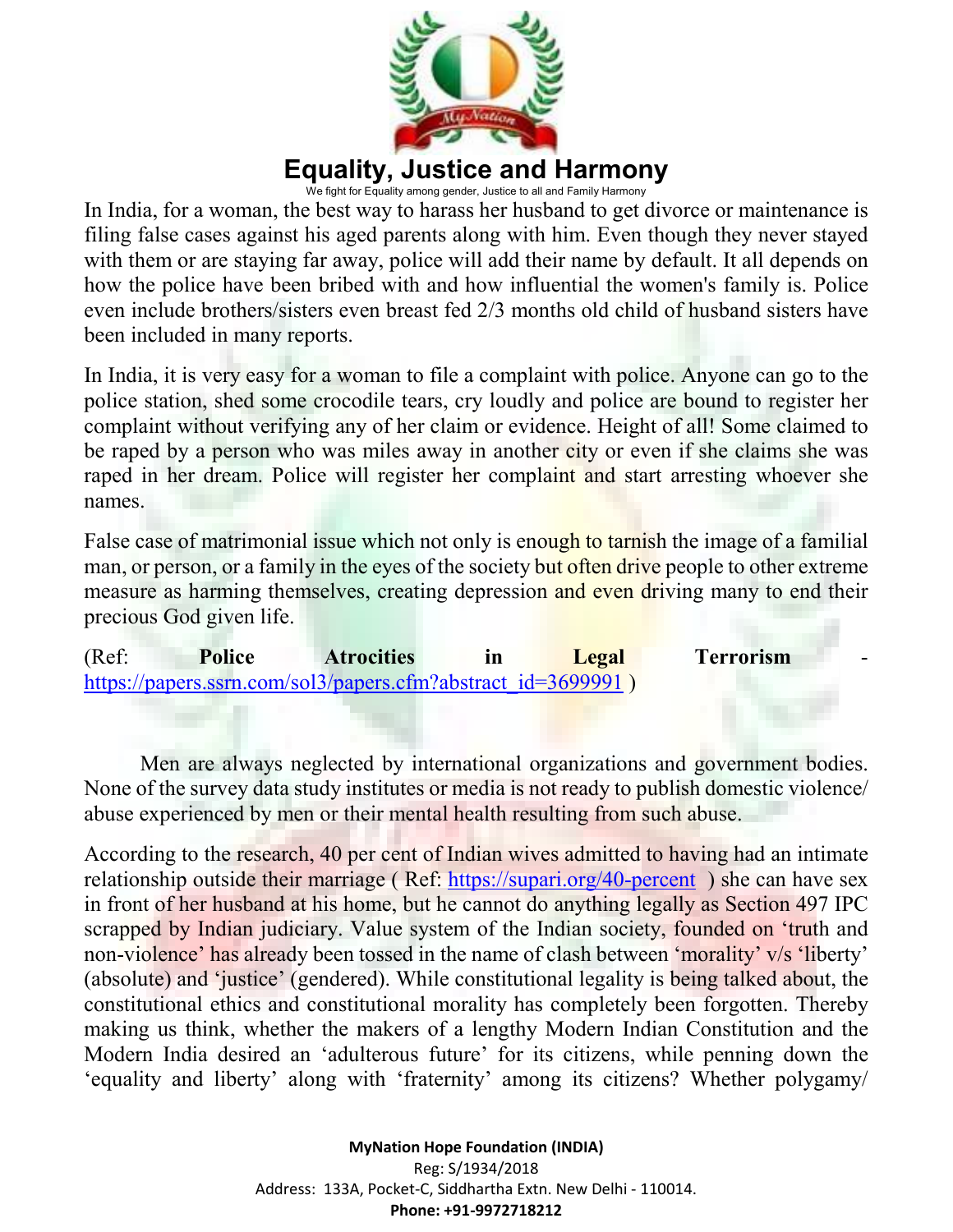

We fight for Equality among gender, Justice to all and Family Harmony polyandry or adultery will lead to retention or disruption of 'peace and fraternity'! It needs to be well thought about by the legislature and judiciary.

Today, legally any woman can file a case on man and all her allegations are assumed "possible" as they stayed under one roof and closed walls. These baseless allegations can be shattered through proper investigation, but India has investigation officers and protection officers who do not even know the basics of the complaint verification process. There are scenarios, where the bride has comeback after a year of eloping with someone, but the groom's family had spent that one year in jail on charges of bride's murder. Corruption also plays a major role in the misuse of these gender biased laws.

The latest health statistics paint a grim picture of India's mental health of men revealing that one person commits suicide every four minutes. The National Health Profile 2018 raises alarm over the increasing numbers of suicide deaths-a whopping 1, 33,623 in a year.

This translates into 366 suicide deaths every day and 15 an hour.

The following data also show increasing vulnerability of Indian men vis-à-vis women.

Nearly 70 per cent of all suicide deaths in India involve males. Of the 1, 33,623 people who killed themselves, 68.49 per cent (91,528) were men as against 42,088 women.

The number of suicides by men has risen from 66,032 in 2000 and 80,544 in 2008 to 91,528 currently. The number of male deaths from suicides is nearly double than that of females.

According to the latest data, the highest suicide burden is in Maharashtra (16,970 deaths), followed by Tamil Nadu (15,777) and Bengal (14,602).

Health data also reveal that suicides are the highest in the productive age group of 30 to 45.

Data from the Survey show that men made up about 45% of Domestic Violence victims each year between 2018-19 and last year for which figures are unavailable. In 2016-17 men made up 43.4% of all those who had suffered partner abuse in the previous year, which rose to 45.5% in 2017-18.

Violence on men can range from anything like - physical violence including slapping, pushing, hitting by wife, her parents and her relatives; emotional violence with wife threatening suicide to intimidate and control the husband; verbal abuse if husband remains in contact with his parents or comes home late from work; throwing objects like utensils,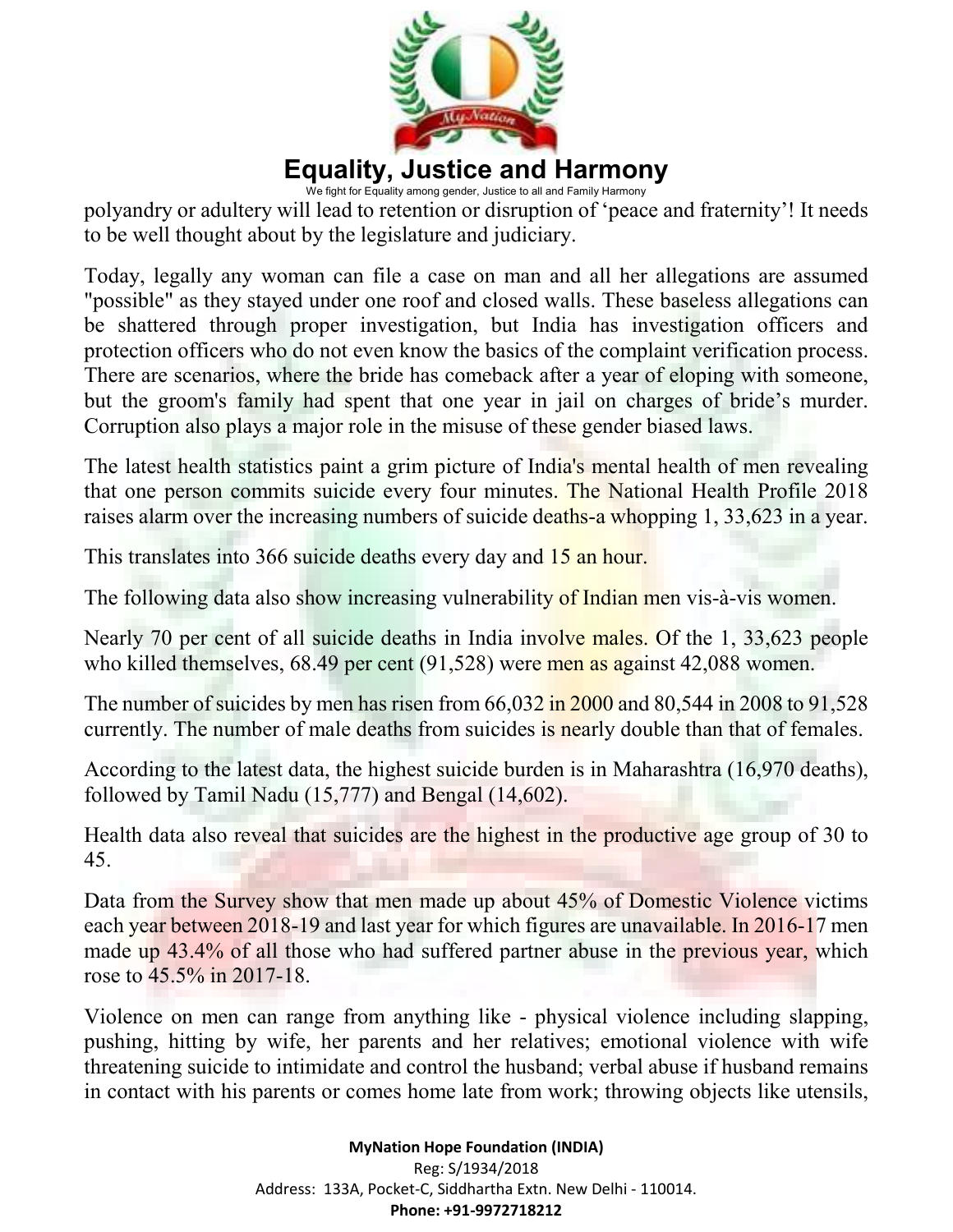

We fight for Equality among gender, Justice to all and Family Harmony

mobile phones and crockery at the husband; sexual abuse if husband denies sex to mental abuse by constant threats of implicating the husband and his family under false case of dowry and domestic violence.

(Ref: **Domestic Violence: The Male Struggle to Survive and Mental Health** https://papers.ssrn.com/sol3/papers.cfm?abstract\_id=3665274 )

Above article talks in detail about abuse of men by his partner/wife but there is not a single survey conducted by the Indian government or any other organization which would capture exact data on male abuse in domestic relationships. There are more and more men who are being pushed to suicide because of strain in marriage and abuse by wife. Suicidal tendencies do not come to men by birth, it's because of stress men face at home and outside which push them to such extremes. When there is no helping hand available then they have no choice for them.

#### **Psychological Impact on MEN Due to Biased Women Centric Laws**

In India MEN Are presumed to be guilty until proven innocent. And based on verbal complaint to police, innocent man & his entire family gets arrested.

Once the false complaint is filed; all relatives, friends, neighbors, acquaintances and other known people immediately cut-off relationship with such accused MEN & their family members who are involved in such false cases. Once trapped in these fake cases, it becomes a social taboo which assumes that "all accused are criminals". Therefore in a society no one wants to keep a contact with such people. Hence Indian criminal justice system & society's prejudice against accused MEN create immense trauma & mental abuse to them.

Implicating MEN in False cases (Legal Terrorism) is enough for social Ostracization which create tremendous depression among MEN

Office employees/colleagues, managers or even subordinates stops respecting such people as soon as they come to know about false cases/proceeding against these MEN. Their professional growth such as promotion, salary increment is completely stalled or seriously affected since employers start perceiving and treating such employees in an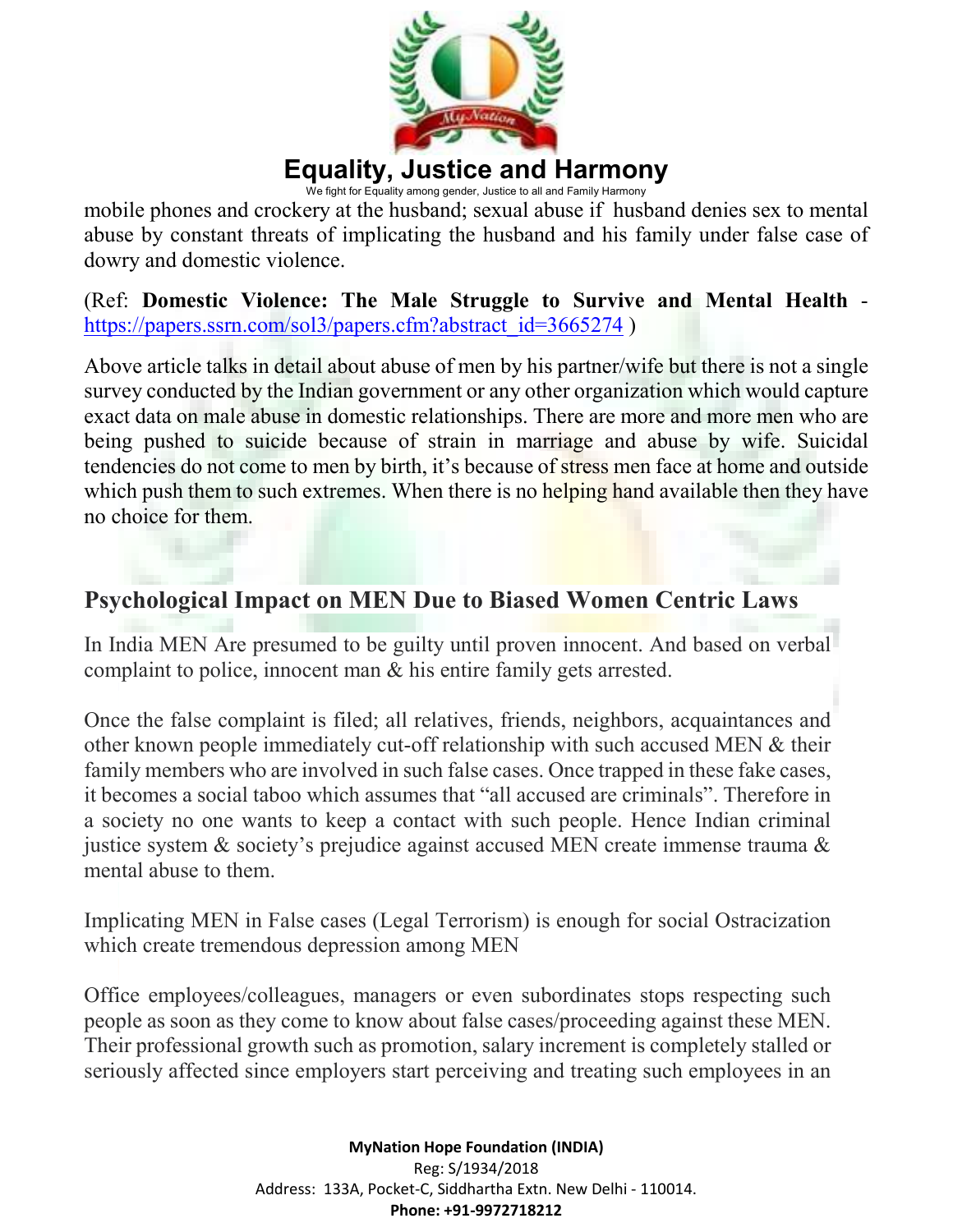

We fight for Equality among gender, Justice to all and Family Harmony extremely prejudice & biased way. This negative environment & behavior would directly affect to MEN's health, wellbeing, productivity & efficiency.

In this immense and cut-throat competitive job market, No company would like to keep any person in a job who is involved in such criminal cases ( even they are not proven) – Hence the resultant impact of such legal terrorism forces MEN to commit suicide or take other drastic steps including various addiction, abuse their own health through drugs, alcohol, smoking etc.

From police stations to lawyers everyone will squeeze them financially. In order to do so police in connivance with cunning women arrest MEN, ill-treat and mentally torture them through their vast legal power.

MEN live in constant fear of losing their jobs i.e livelihood, frightened of being arrested, horrified that any time their family members may be harassed, tortured and incarcerated. MEN are at the mercy of unscrupulous Indian Women who filed false cases which is nothing but MEN becoming slave of Legal Terrorism Mafia (Women, Police, Biased Laws, Judiciary, Women Cell, Media & other Feminists organizations/NGOs). These innocent MEN are tortured by police in Jail so that they would give up the legal extortion demand by false accuser women. Hence This kind of treatment not only affect MEN's health & mental state but it also impacts then physically & mentally.

MEN & their family will have permanent seal of "criminal character" stamped on their life. Even if they are acquitted by court. Their life's previous years get wasted. They have to live their life with this social taboo being treated as criminal. This kind of treatment to MEN is nothing but the psychological, emotional, mental  $\&$ economical abuse

When there are various schemes / support and funding for women why nothing for men?

Can anyone show us, like PINK RIBBON or whatever color ribbons planned for women and similar for men?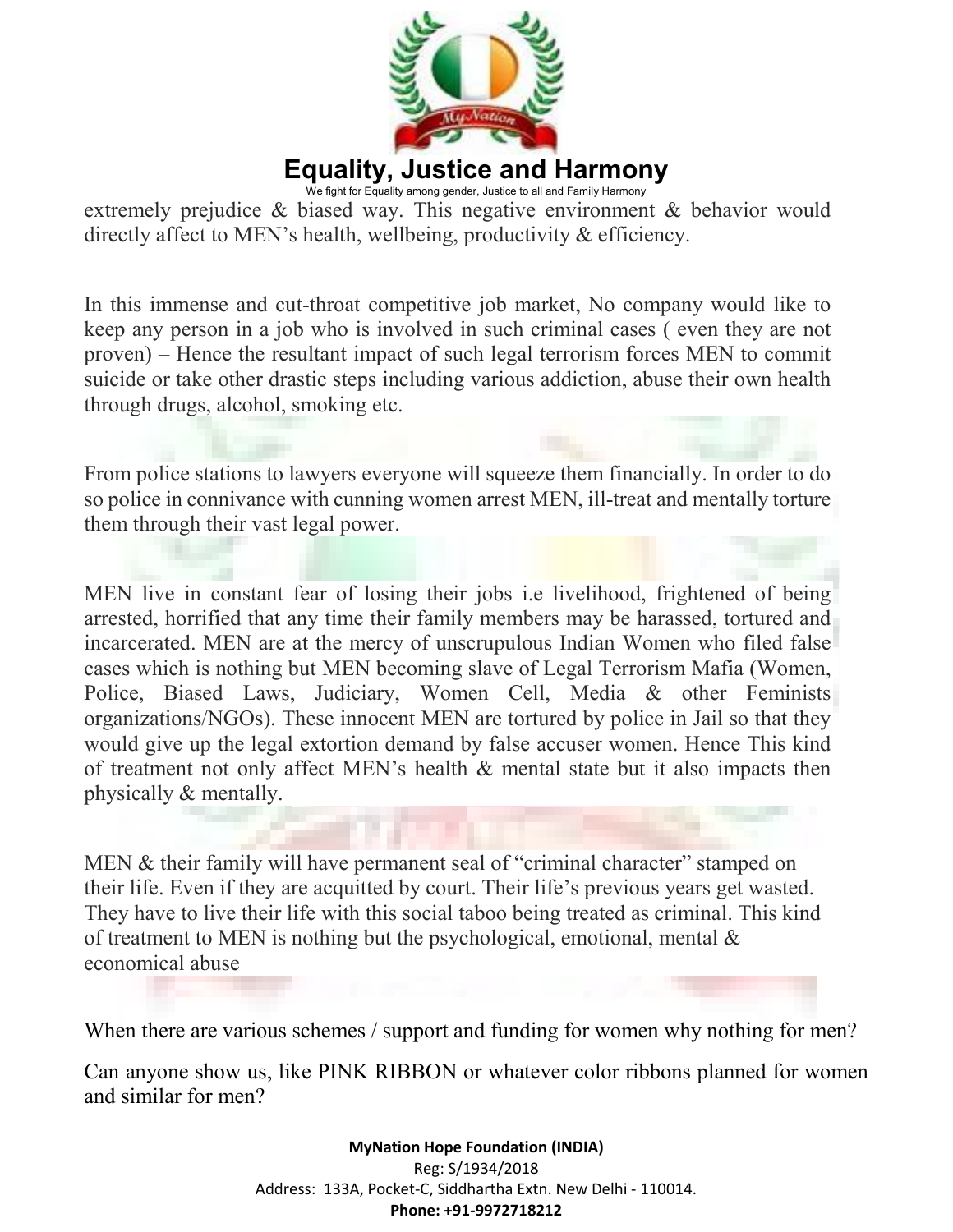

We fight for Equality among gender, Justice to all and Family Harmony

Can someone show us support and funding for reproductive health of men, men's prostate cancer or any other cancer like cervical cancer or breast cancer, reproductive health, maternal health etc. programs earmarked for women?

There is so much support for #MeToo Why not one for #MenToo?

Why all law support / free legal-aid services only women, why not similar laws for #MenToo?

In India men are neither allowed to talk about their problems nor they can officially report it anywhere. For stressed men there is only one option that's ending his 'dear life'. Indian government and gender biased organizations like Ministry of Women and Child Development (WCD) / National Commission for Women (NCW) by encouraging legal terrorism are further contribution to each and every suicide which Indian men are committing.

Reference:

**Domestic Violence: The Male Struggle to Survive and Mental Health** https://papers.ssrn.com/sol3/papers.cfm?abstract\_id=3665274

**Police Atrocities in Legal Terrorism** https://papers.ssrn.com/sol3/papers.cfm?abstract\_id=3699991

**40% of Indian married women have regular Sexual intercourse with Lovers outside marriage** - https://supari.org/40-percent

**Violence Against Men – False Accusation of Sexual Harassment** https://papers.ssrn.com/sol3/papers.cfm?abstract\_id=3673754

**CRIMES BY INDIAN WOMEN**  https://papers.ssrn.com/sol3/papers.cfm?abstract\_id=3704275 -